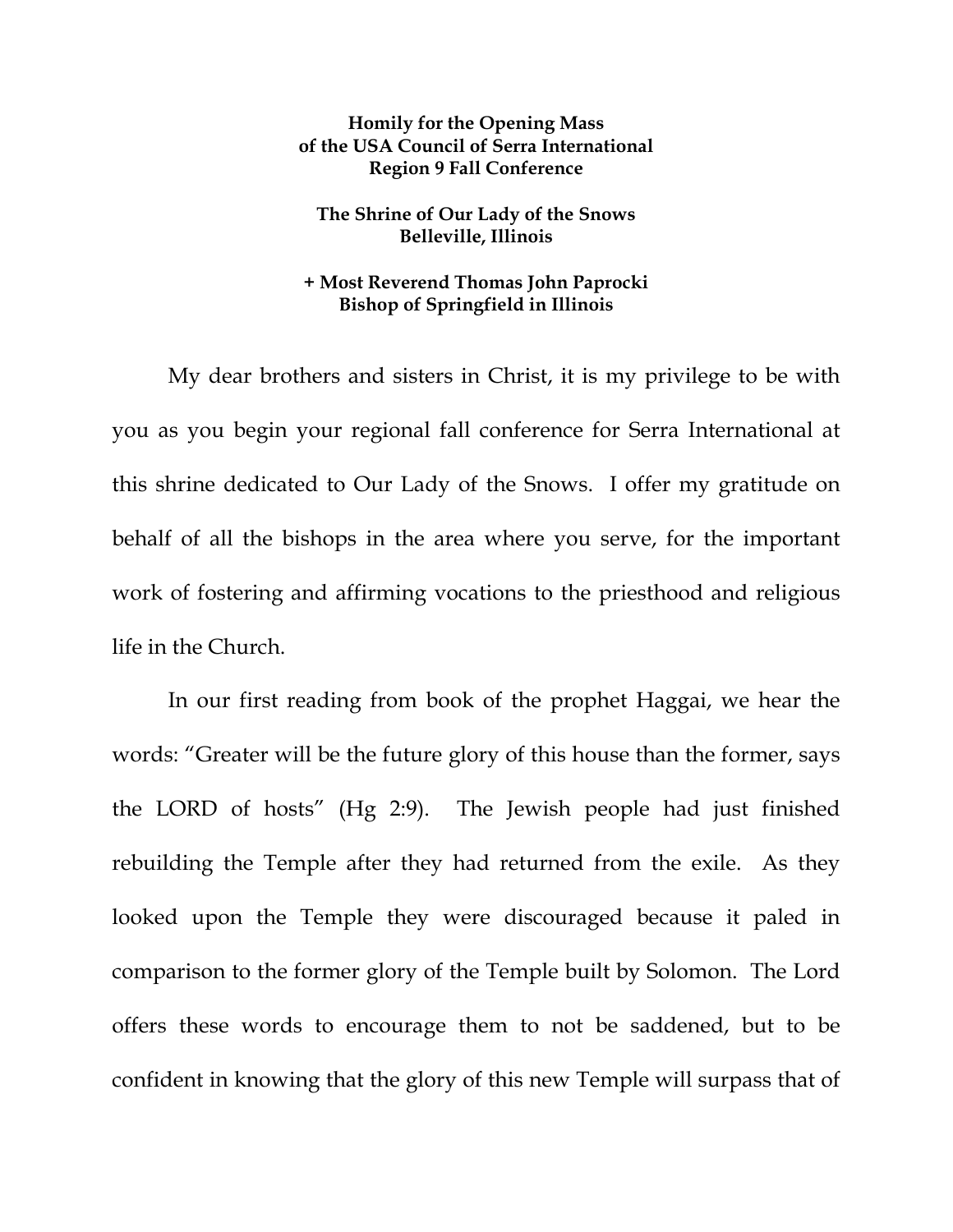the former. What the Lord is urging the people to have in this situation is faith and hope, that even though they may not see this glory now, the promise of the Lord is trustworthy and true. This hope would be necessary for them to continue so as to not fall into discouragement and despair.

 This call to hope is one that is constantly proposed throughout the Scriptures and throughout the life of the Church. It is this sense of hope that we must have in a particular way in the work of promoting vocations to the priesthood. This hope is firmly grounded in the promise of the Lord through the prophet Jeremiah, where the Lord tells us: "I will give you shepherds after my own heart" (Jer 3:15). The Lord does not say that He might give us shepherds, He says that He *will* give us shepherds. Just like the Jewish people, this promise requires a response of faith and hope on our part. In commenting on this passage, Blessed John Paul II said the following in his Post-Synodal Apostolic Exhortation of the Formation of Priests, *Pastores Dabo Vobis*: "Everyone is called upon to share complete trust in the unbroken fulfillment of God's promise."1 We do not let ourselves be discouraged by those who would like to lament about the shortage of priests, especially in our country. Out of that mindset, they try to advocate would-be solutions such as the ordination of women or the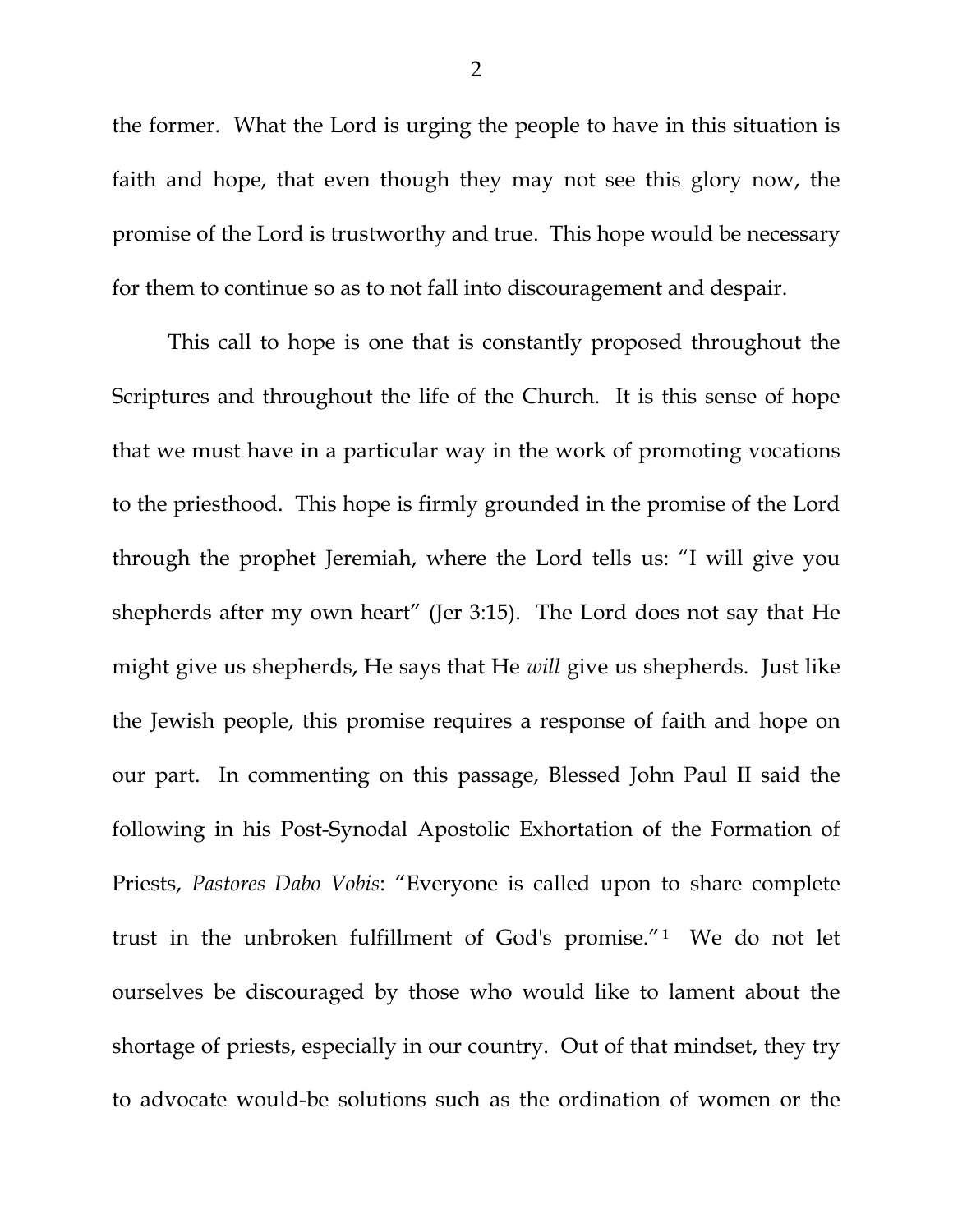removal of the requirement of priestly celibacy for candidates for Holy Orders. Such supposed "solutions" look at the situation from a "realistic" perspective, so they say. In reality, what such a position reflects is a lack of faith and hope that God will be true to His promise of providing shepherds to pasture the flock of His Church. And so we pray that we might be more firmly rooted in that hope which trusts that God is indeed faithful and will grant to the Church those shepherds to care for His flock.

 At the same time, we cannot stand idly by and do nothing, assuming that God has no need of us in the work of providing for shepherds for the Church. Our involvement in God's creative work has been the case throughout salvation history. Although He is certainly capable of doing all things, God has chosen to involve man in His work of salvation. The work of calling and forming candidates for the priesthood is not exempt from this involvement. The Lord makes this clear when He exhorts us: "The harvest is abundant but the laborers are few; so ask the master of the harvest to send out laborers for his harvest. " (Mt 9:37-38). In the same letter of Blessed John Paul II, he reminds us that the Church has a "grave responsibility" to cooperate with the Lord's work of calling and forming men for the priesthood. He explains that the Church "must propose clearly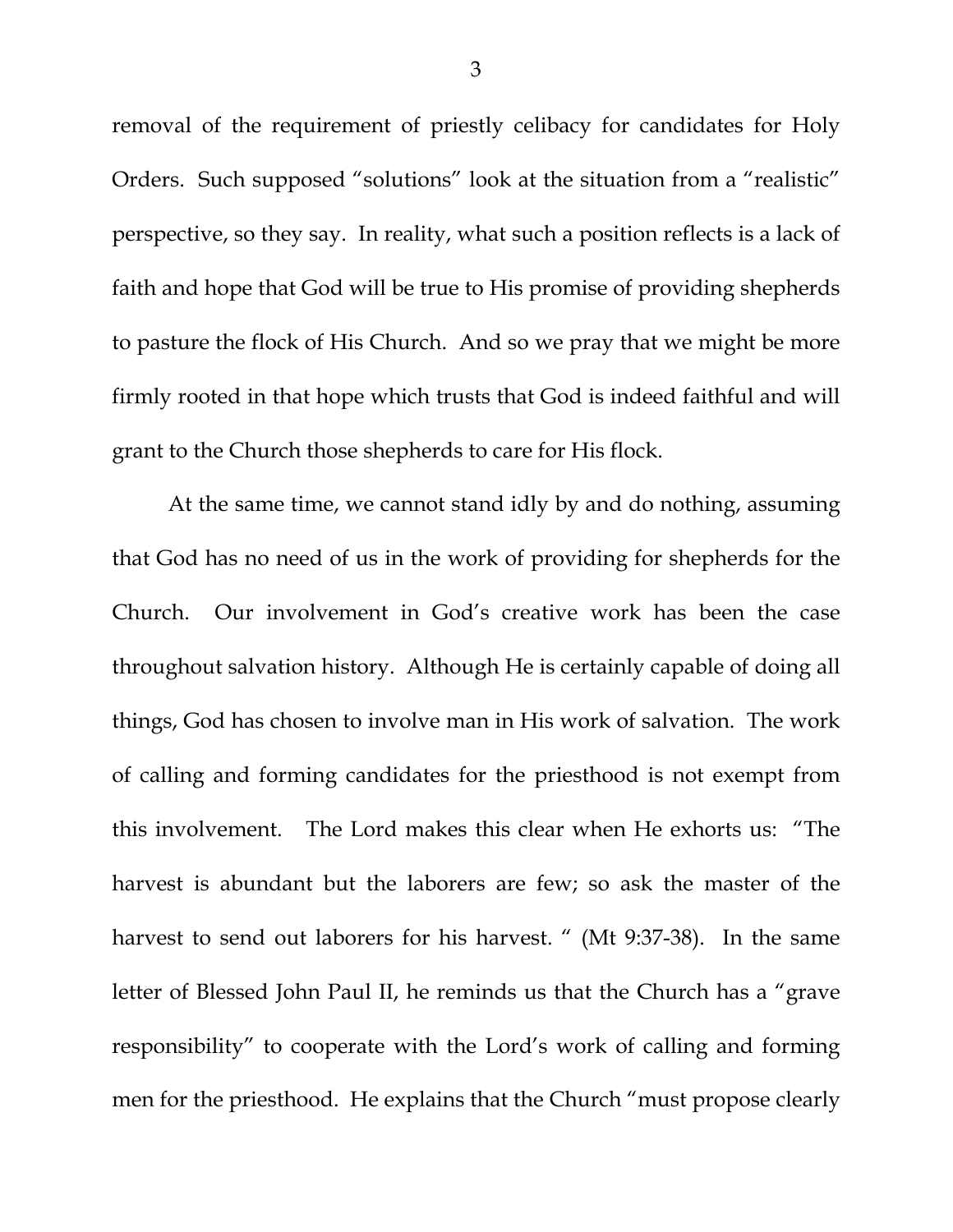and courageously to each new generation the vocational call, help people to discern the authenticity of their call from God and to respond to it generously, and give particular care to the formation of candidates for the priesthood."2

 As our Lord indicates, the first and most important step in our cooperation in this great endeavor is prayer. We cannot hope to be successful in contributing to the conditions of a culture of vocations without the essential element of prayer. In this regard, we can say two things about prayer. The first is that we should pray for individuals to have the courage to answer the call to the path that God is inviting them to follow. We should not just be content to pray in a general way, but to be as specific as possible. If we recognize somebody who might have a vocation, we should be praying for them by name. In our parishes, we should be praying for our young people that God might call one or more of them to consider being a priest. Finally, we should be looking within our own families, at our sons, grandsons, nephews, and praying for them by name that they might be open to a vocation to the priesthood. The other thing to say about prayer is that we have the opportunity to teach our young people to pray, for this is necessary for them to truly hear God speaking to them in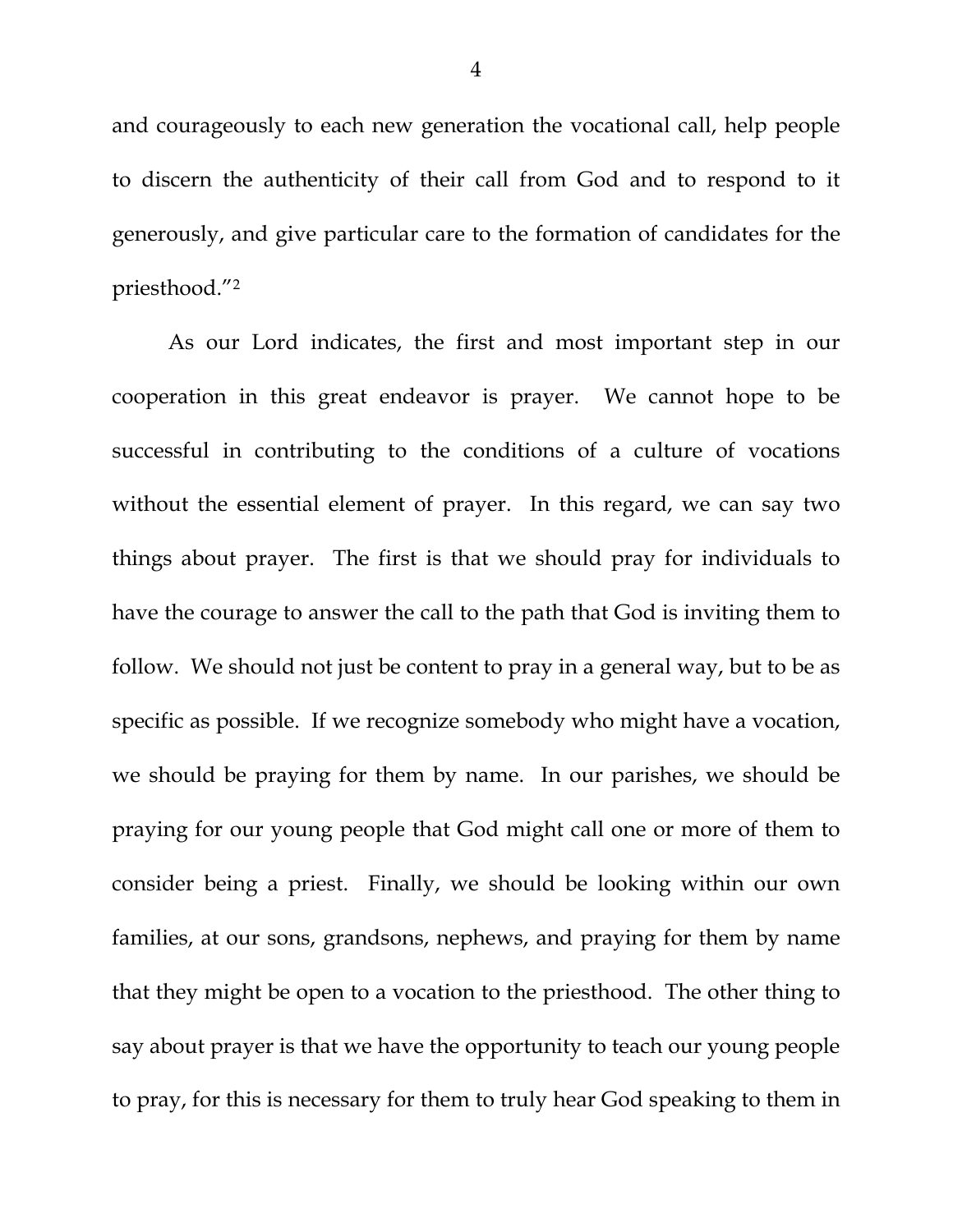the depths of their heart. In his Letter for the World Day of Prayer for Vocations for this past year, Pope-Emeritus Benedict wrote the following: "Vocations to the priesthood and the consecrated life are born out of the experience of a personal encounter with Christ, out of sincere and confident dialogue with him, so as to enter into his will."3 Providing opportunities for our young people to grow in their understanding of prayer and then encouraging them to practice it is a valuable service that we can do to promote that culture of vocations so as to bring to fulfillment the Lord's promise of providing shepherds for His people.

 The work of Serra International has been extremely beneficial to the life of the Church, especially in this area of vocation promotion. May your gathering during these days be a source of encouragement to not lose hope in the Lord's promises, but to be renewed in your efforts to cooperate with Him in this task. May prayer be at the center of all of your efforts as you continue to foster an atmosphere that is constantly open to the calling of the Lord to follow Him.

May God give us this grace. Amen.

 $\overline{a}$ 

<sup>&</sup>lt;sup>1</sup> Pope John Paul II, *Pastores Dabo Vobis*, 1.

<sup>&</sup>lt;sup>2</sup> Pope John Paul II, *Pastores Dabo Vobis*, 2.